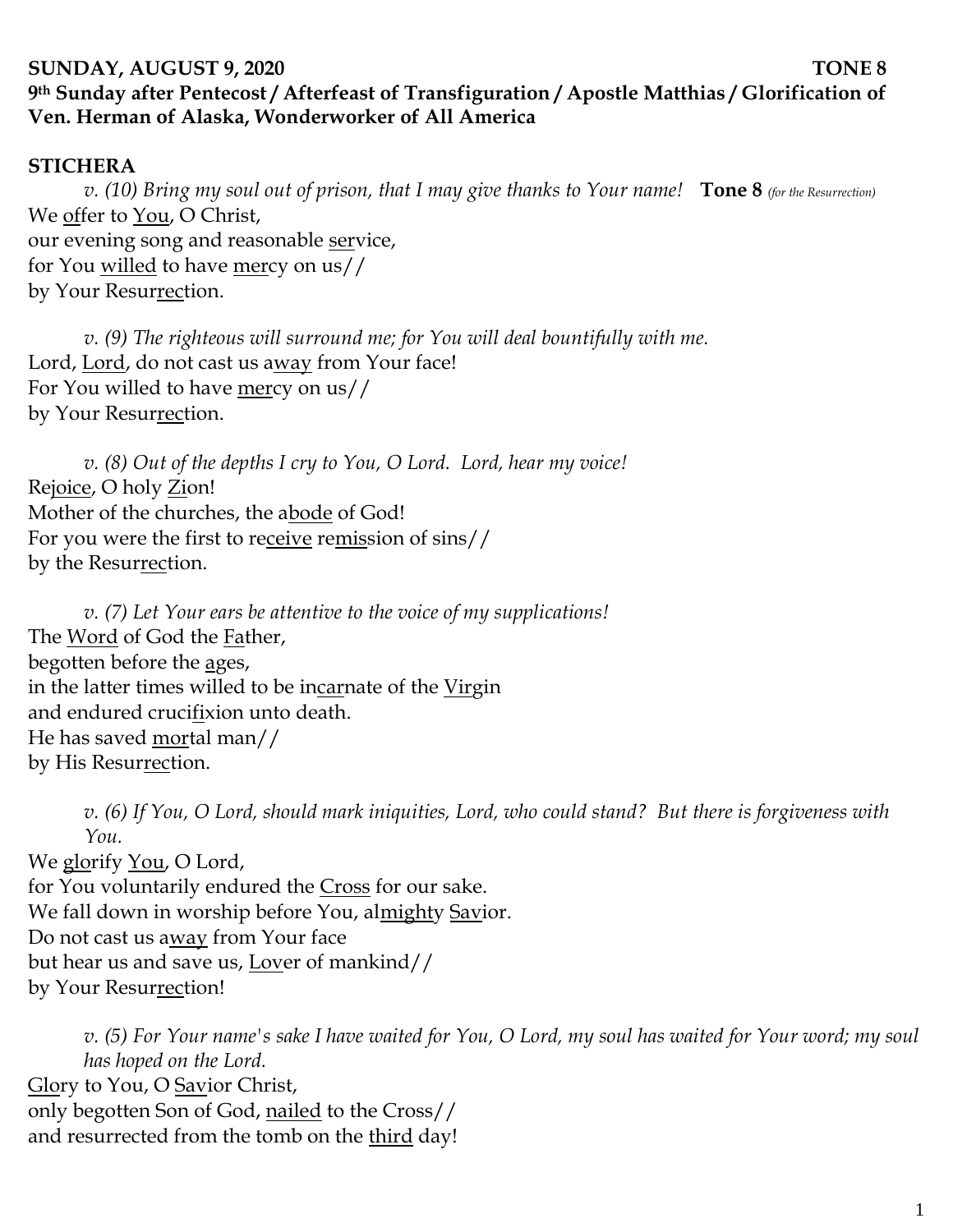*v.* (4) From the morning watch until night, from the morning watch, let Israel hope on the Lord! **Tone 1** *(for the feast)* Today while keeping the festival of the glorious holy Transfiguration, we all glorify Christ God. For He has now fashioned our nature anew with the fire of Divinity, and He has made it to shine as it did of old// with His incorruptibility.

*v. (3) For with the Lord there is mercy and with Him is plenteous redemption, and He will deliver Israel from all his iniquities.* Today while keeping the festival of the glorious holy Transfiguration, we all glorify Christ God. For He has now fashioned our nature anew with the fire of Divinity, and He has made it to shine as it did of old// with His incorruptibility.

*v. (2) Praise the Lord, all nations! Praise Him, all peoples!* Let us ascend on the holy mount and behold in faith the Lord's Transfiguration, which shines with all **brilliance**; come, and let us cry to our Savior and Lord, and with faith let us say to Him: Lord, You alone are our God, Who became flesh// and have deified the race of man.

*v. (1) For His mercy is abundant towards us; and the truth of the Lord endures forever.*  Behold, this day is all-worshipful and all-ven'rable, whereon Christ was transfigured upon holy Mount Tabor. Moses and Elias were both present there and His hallowed disciples' chiefs; and the divine voice came out of the cloud and said:// This in truth is My own chosen Son.

*Glory to the Father, and to the Son, and to the Holy Spirit.* **Tone 5** Come, let us go up to the mountain of the Lord, to the house of our God, and behold the glory of His Transfiguration, the glory of the Only-begotten Son of the Father! Let us receive light from His light! Let us be uplifted in spirit,// and forever sing the praises of the consubstantial Trinity!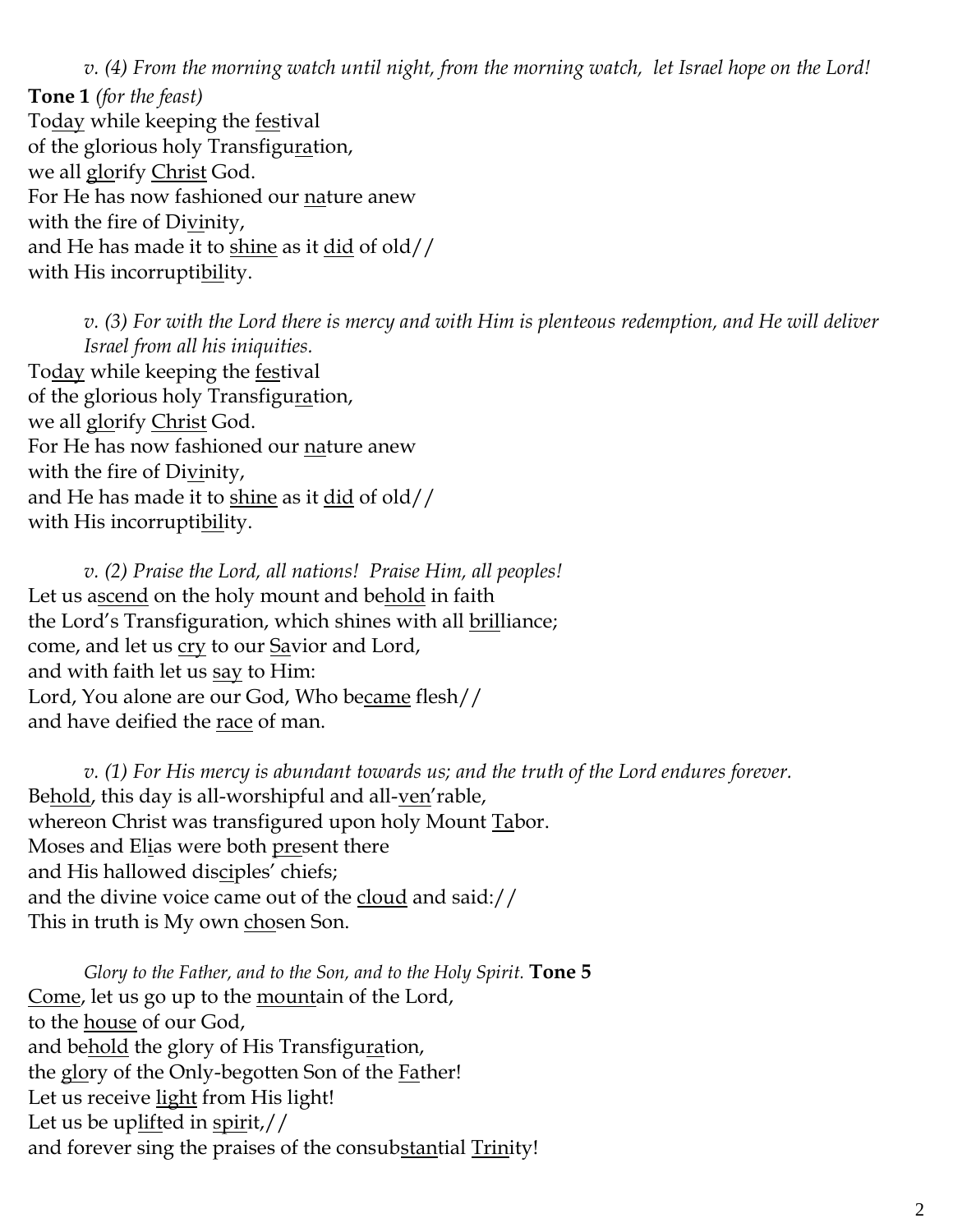*now and ever, and unto ages of ages. Amen.* **Tone 8** *(Theotokion – Dogmatikon)* The King of heaven, because of His love for man, appeared on earth and dwelt with men. He took flesh from the pure Virgin and after assuming it, He came forth from her. The Son is one: in two natures, yet one Person. Proclaiming Him as perfect God and perfect Man,

we confess Christ our God!//

Entreat Him, O unwedded Mother, to have mercy on our souls.

## **APOSTICHA**

**Tone 8** Descending from heaven to ascend the Cross, the Eternal Life has come for death to raise those who are fallen; to enlighten those in darkness.// O Jesus, our Savior and illuminator, glory to You!

*v. The Lord is King; He is robed in majesty!*  We glorify Christ, who rose from the dead. He accepted the human body and soul, and freed both from suffering. His most pure soul descended to hell, which He spoiled. His holy body did not see corruption in the tomb.// He is the Redeemer of our souls.

*v. For He has established the world, so that it shall never be moved.* In psalms and songs we glorify Your Resurrection from the dead, O Christ. By it, You have freed us from the tortures of hell// and as God have granted eternal life and great mercy.

*v. Holiness befits Your house, O Lord, forevermore!*  O Master of all, incomprehensible Creator of heaven and earth, by Your suffering on the Cross You have gained passionlessness for me. Accepting burial and arising in glory, You resurrected Adam with Yourself by Your almighty hand. Glory to Your rising on the <u>third</u> day! By it You have granted us eternal life and cleansing of sins// as the only compassionate One.